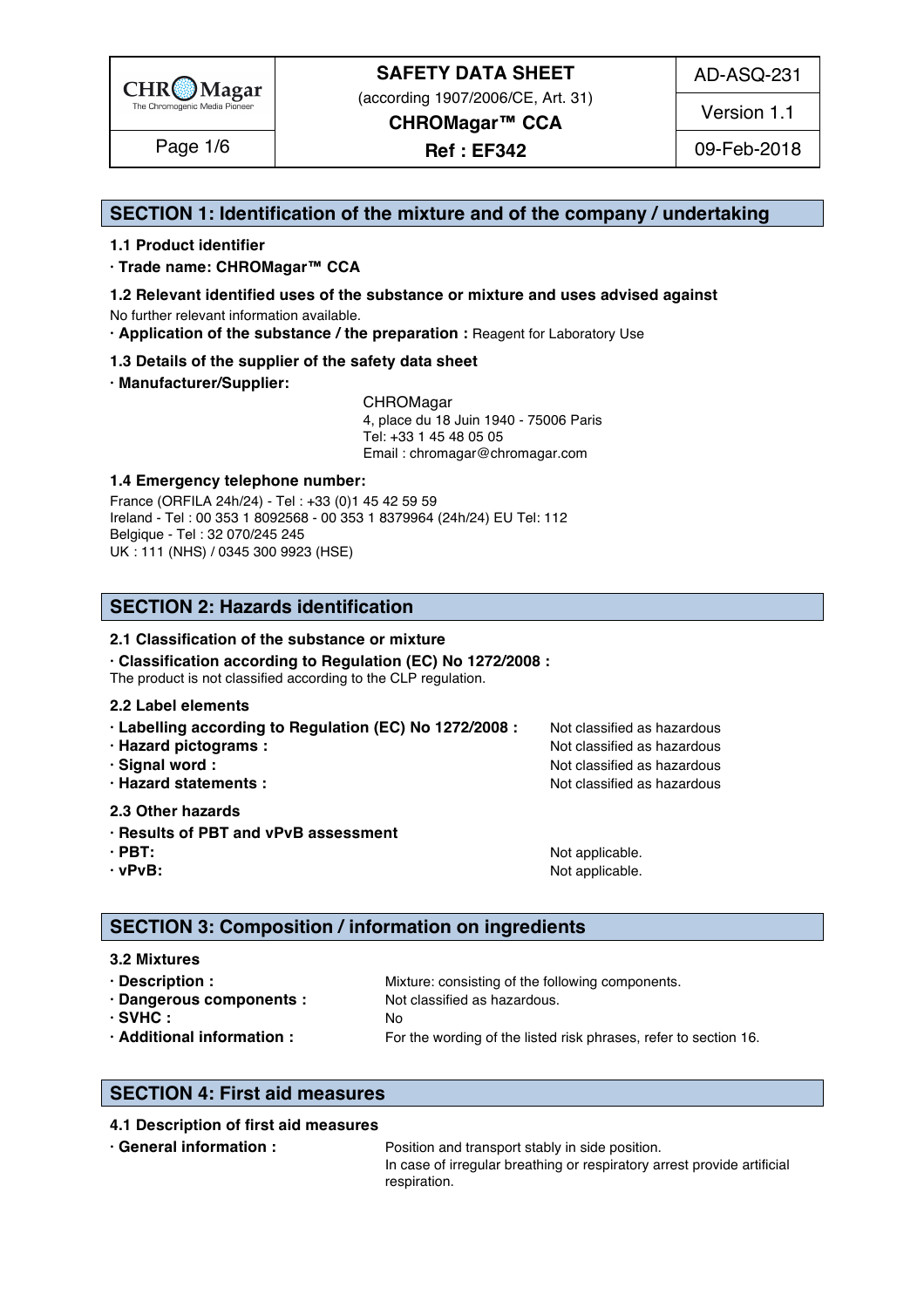| $CHR$ $Magar$<br>The Chromogenic Media Pioneer<br>Page 2/6 | <b>SAFETY DATA SHEET</b>                            | AD-ASQ-231  |
|------------------------------------------------------------|-----------------------------------------------------|-------------|
|                                                            | (according 1907/2006/CE, Art. 31)<br>CHROMagar™ CCA | Version 1.1 |
|                                                            | <b>Ref: EF342</b>                                   | 09-Feb-2018 |
|                                                            |                                                     |             |

| · After excessive inhalation : | Provide fresh air; consult a doctor in case of medical complaints.         |  |
|--------------------------------|----------------------------------------------------------------------------|--|
| · After skin contact:          | Generally the product does not irritate the skin.                          |  |
|                                | In the event of irritation, to withdraw soiled clothing, to wash the parts |  |
|                                | reached with soapy water, to rinse with large water.                       |  |
|                                | If skin irritation continues, consult a doctor.                            |  |
| · After eye contact :          | Rinse opened eye for several minutes under running water.                  |  |
| · After swallowing:            | Do not induce vomiting; call for medical help immediately.                 |  |

#### **4.2 Most important symptoms and effects, both acute and delayed :** 55

No further relevant information available. 56

#### **4.3 Indication of any immediate medical attention and special treatment needed :** 57

No further relevant information available. Superstanding the state of the state of the state of the state of the state of the state of the state of the state of the state of the state of the state of the state of the state

### **SECTION 5: Firefighting measures**

#### **5.1 Suitable extinguishing agents:** 62

CO2, powder or water spray. Fight larger fires with water spray or alcohol resistant foam.

**5.2 Special hazards arising from the substance or mixture :** No further relevant information available. 64

#### **5.3 Advice for firefighters** 65

**· Protective equipment :** No special measures required. 66

#### **SECTION 6: Accidental release measures**

#### **6.1 Personal precautions, protective equipment and emergency procedures :** 70

No special measures required. Avoid formation of dust.

**6.2 Environmental precautions** : Do not allow product to reach sewage system or any water course. Dilute with plenty of water. The contract of the contract of the contract of the contract of the contract of the contract of the contract of the contract of the contract of the contract of the contract of the contract of the cont

#### **6.3 Methods and material for containment and cleaning up : Pick up mechanically.**

#### **6.4 Reference to other sections :** 75

See Section 7 for information on safe handling. See Section 8 for information on personal protective equipment.<br>See Section 13 for disposal information. See Section 13 for disposal information. The section of the section of the section of the section of the section of the section of the section of the section of the section of the section of the section of the section of t

#### **SECTION 7: Handling and storage**

| 7.1 Precautions for safe handling :                                                          | Keep away from heat and direct sunlight.<br>Thorough dedusting. |  |  |
|----------------------------------------------------------------------------------------------|-----------------------------------------------------------------|--|--|
| · Information about fire - and explosion protection:                                         | No special measures required.                                   |  |  |
| 7.2 Conditions for safe storage, including any incompatibilities :                           |                                                                 |  |  |
| · Storage:                                                                                   |                                                                 |  |  |
| · Requirements to be met by storerooms and receptacles : Store away from light and moisture. |                                                                 |  |  |
|                                                                                              | No special requirements.                                        |  |  |
| · Information about storage in one common storage facility : Not required.                   |                                                                 |  |  |
| · Further information about storage conditions :                                             | Store in cool, dry conditions in well sealed                    |  |  |
|                                                                                              | receptacles.                                                    |  |  |
| · Recommended storage temperature :                                                          | 15-30°C                                                         |  |  |
| 7.3 Specific end use(s) :                                                                    | No further relevant information available.                      |  |  |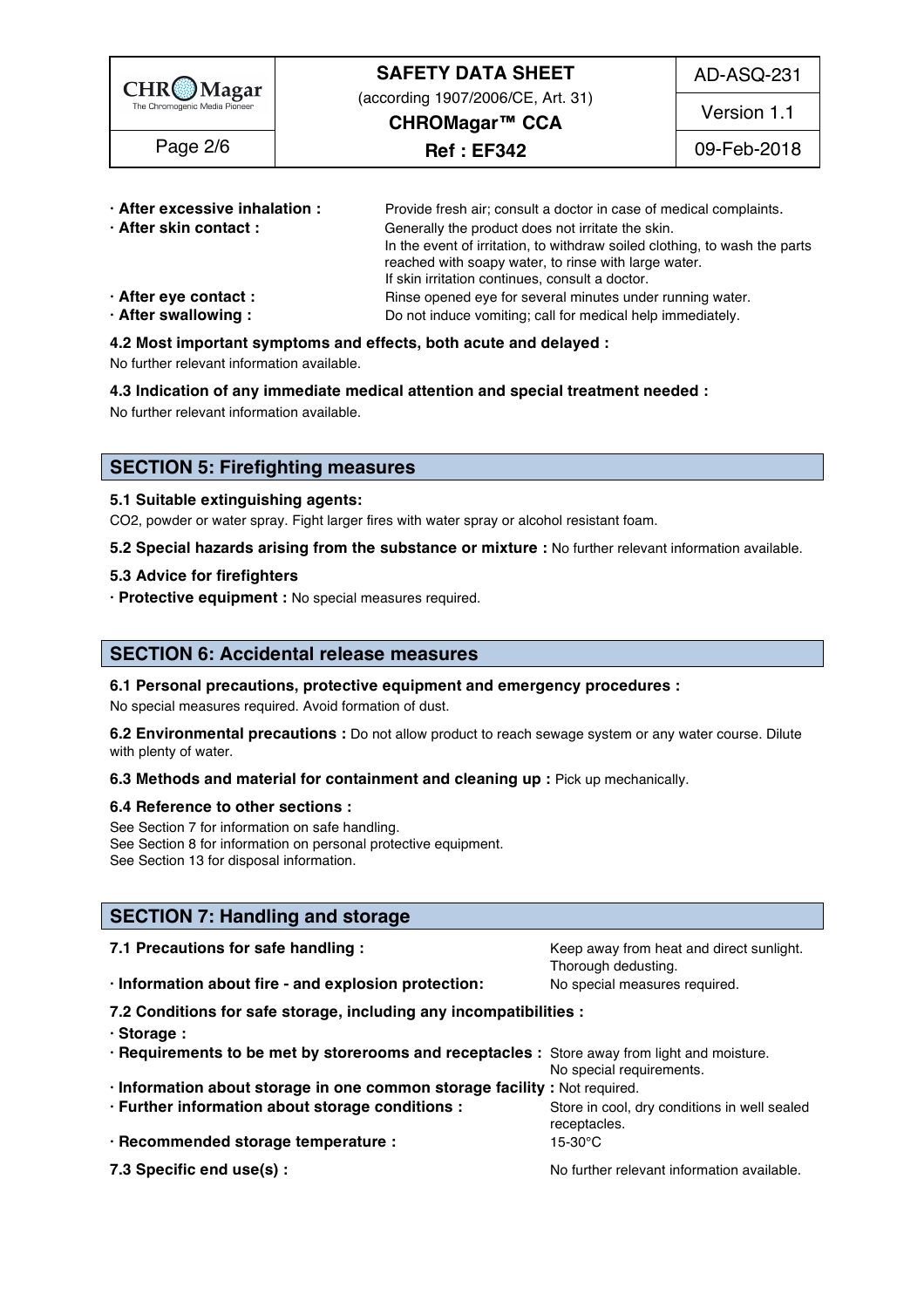

(according 1907/2006/CE, Art. 31)

AD-ASQ-231

Version 1.1

**CHROMagar™ CCA Ref : EF342**

Page 3/6 | Ref: EF342 | 09-Feb-2018

### **SECTION 8: Exposure controls / personal protection**

**· Additional information about design of technical facilities :** No further data; see section 7. 97

#### **8.1 Control parameters** 98

#### **· Ingredients with limit values that require monitoring at the workplace :** 99

The product does not contain any signifiant quantities of materials with critical values that have to be monitored at  $\hbox{the workplace.}$ 

#### **· Additional information :** 102

The most current valid lists have been used as a basis for the production of this document.

#### **8.2 Exposure controls** 104

**· Personal protective equipment :** 105

#### **· General protective and hygienic measures :** 106

The usual precautionary measures are to be adhered to when handling chemicals.



**Respiratory protection :** In case of brief exposure or low pollution use respiratory filter device. In case of intensive or longer exposure use self-contained respiratory protective device.

**Protection of hands :** Protective gloves.

EN374 gloves for chemicals.



**Gloves material :** Butyl rubber, BR. **Eye protection :** Safety glasses.



**Body protection :** Protective work clothing.



**SECTION 9: Physical and chemical properties** 

#### **9.1 Information on basic physical and chemical properties**

| · General Information               |                 |  |  |
|-------------------------------------|-----------------|--|--|
| $\cdot$ Appearance :                |                 |  |  |
| Form:                               | Powder          |  |  |
| Colour :                            | Beige           |  |  |
| $\cdot$ Odour :                     | Characteristic  |  |  |
| · Odour threshold :                 | Not determined. |  |  |
| · pH-value :                        | Not applicable. |  |  |
| · Change in condition               |                 |  |  |
| Melting point/Melting range :       | Undetermined.   |  |  |
| <b>Boiling point/Boiling range:</b> | Undetermined.   |  |  |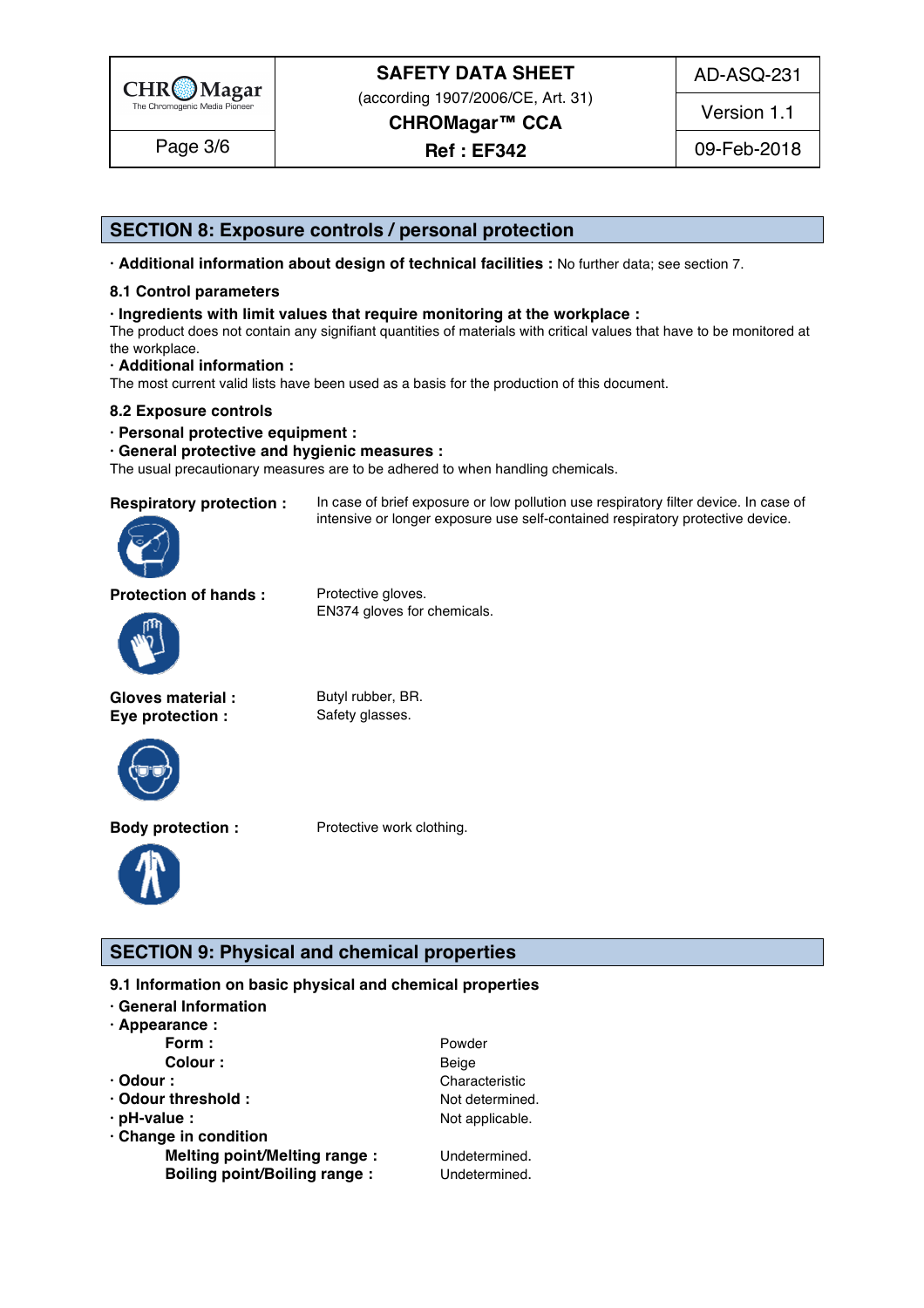

(according 1907/2006/CE, Art. 31) **CHROMagar™ CCA**

AD-ASQ-231

Version 1.1

**Ref : EF342** Page 4/6 09-Feb-2018

| · Flash point :                                               | Not applicable.                               |
|---------------------------------------------------------------|-----------------------------------------------|
| · Flammability (solid, gaseous) :                             | Not determined.                               |
| · Ignition temperature:                                       | Not applicable.                               |
| · Decomposition temperature:                                  | Not determined.                               |
| · Self-igniting:                                              | Product is not self igniting.                 |
| · Danger of explosion :                                       | Product does not present an explosion hazard. |
| · Explosion limits :                                          |                                               |
| Lower:                                                        | Not determined.                               |
| Upper:                                                        | Not determined.                               |
| · Vapour pressure :                                           | Not applicable.                               |
| · Density at 20°C :                                           | $0.5 +/- 0.1$ g/cm <sup>3</sup>               |
| · Relative density :                                          | Not determined.                               |
| · Vapour density:                                             | Not applicable.                               |
| · Evaporation rate :                                          | Not applicable.                               |
| · Solubility in / Miscibility with water :                    | Partly soluble.                               |
| · Segregation coefficient (n-octanol/water) : Not determined. |                                               |
| · Viscosity:                                                  |                                               |
| Dynamic:                                                      | Not applicable.                               |
| Kinematic:                                                    | Not applicable.                               |
| 9.2 Other information :                                       | No further relevant information available.    |

### **SECTION 10: Stability and reactivity**

| 10.1 Reactivity:                                                                   | No further relevant information available.                          |
|------------------------------------------------------------------------------------|---------------------------------------------------------------------|
| 10.2 Chemical stability :                                                          |                                                                     |
| · Thermal decomposition / conditions to be avoided :                               |                                                                     |
|                                                                                    | No decomposition if used and stored according to<br>specifications. |
|                                                                                    |                                                                     |
| 10.3 Possibility of hazardous reactions :                                          | No dangerous reactions known.                                       |
| 10.4 Conditions to avoid :                                                         | No further relevant information available.                          |
| 10.5 Incompatible materials :                                                      | No further relevant information available.                          |
| 10.6 Hazardous decomposition products : No dangerous decomposition products known. |                                                                     |
|                                                                                    |                                                                     |

### **SECTION 11: Toxicological information**

#### **11.1 Information on toxicological effects**

| $\cdot$ Acute toxicity :    | Based on available data, the classification criteria are not met.                                       |
|-----------------------------|---------------------------------------------------------------------------------------------------------|
| · Primary irritant effect : |                                                                                                         |
| $\cdot$ On the skin :       | Based on available data, the classification criteria are not met.                                       |
| $\cdot$ On the eyes :       | Based on available data, the classification criteria are not met.                                       |
|                             | · Respiratory or skin sensitisation : Based on available data, the classification criteria are not met. |
|                             | . CMR effects (carcinogenity, mutagenicity and toxicity for reproduction) :                             |
| · Germ cell mutagenicity :  | Based on available data, the classification criteria are not met.                                       |
| · Reproductive toxicity :   | Based on available data, the classification criteria are not met.                                       |
| · STOT-single exposure :    | Based on available data, the classification criteria are not met.                                       |
| · STOT-repeated exposure :  | Based on available data, the classification criteria are not met.                                       |
| · Aspiration hazard :       | Based on available data, the classification criteria are not met.                                       |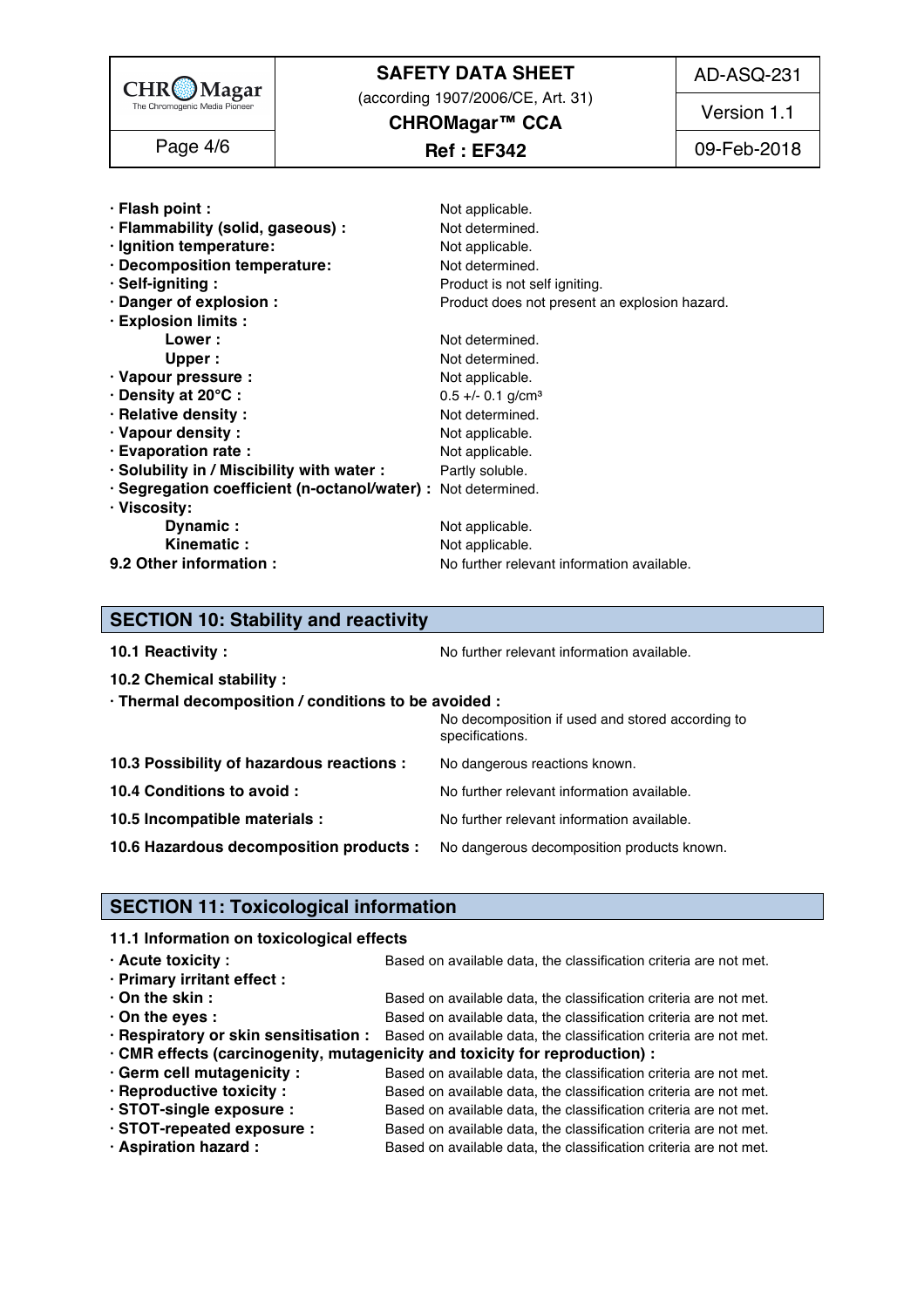

(according 1907/2006/CE, Art. 31) **CHROMagar™ CCA**

AD-ASQ-231

Version 1.1

**Ref : EF342** Page 5/6 09-Feb-2018

## **SECTION 12: Ecological information**

| <b>12.1 Toxicity</b>                                           |                                            |
|----------------------------------------------------------------|--------------------------------------------|
| · Aquatic toxicity :                                           | No further relevant information available. |
| 12.2 Persistence and degradability :                           | No further relevant information available. |
| 12.3 Bioaccumulative potential :                               | No further relevant information available. |
| 12.4 Mobility in soil:<br>· Additional ecological information: | No further relevant information available. |
| · General notes :                                              | Generally not hazardous for water.         |
| 12.5 Results of PBT and vPvB assessment                        |                                            |
| $\cdot$ PBT :<br>$\cdot$ vPvB :                                | Not applicable.<br>Not applicable.         |
| 12.6 Other adverse effects :                                   | No further relevant information available. |
|                                                                |                                            |

### **SECTION 13: Disposal considerations**

#### **13.1 Waste treatment methods in a straight straight straight straight straight straight straight straight straight straight straight straight straight straight straight straight straight straight straight straight straigh**

- 
- **· Uncleaned packaging :** 189
- 

**· Recommendation : Must be specially treated according to official regulations.** 

**· Recommendation : Disposal must be made according to official regulations.** 

# **SECTION 14: Transport information**

| <b>14.1 UN-Number</b><br>· ADR, ADN, IMDG, IATA :                            | Void            |
|------------------------------------------------------------------------------|-----------------|
| 14.2 UN proper shipping name<br>$\cdot$ ADR, ADN, IMDG, IATA :               | Void            |
| 14.3 Transport hazard class(es)<br>· ADR, ADN, IMDG, IATA<br>$\cdot$ Class : | Void            |
| 14.4 Packing group<br>$\cdot$ ADR, IMDG, IATA :                              | Void            |
| 14.5 Environmental hazards :                                                 | Not applicable. |
| 14.6 Special precautions for user :                                          | Not applicable. |
| 14.7 Transport in bulk according to Annex II of Marpol and the IBC Code:     |                 |

|                          | Not annlicable |  |  |
|--------------------------|----------------|--|--|
| · UN "Model Regulation": | v viu          |  |  |

### **SECTION 15: Regulatory information**

**15.1 Safety, health and environmental regulations/legislation specific for the mixture :** 211

**· Directive 2012/18/EU** 212

**· Named dangerous substances - ANNEX I :** None of the ingredients is listed. 213